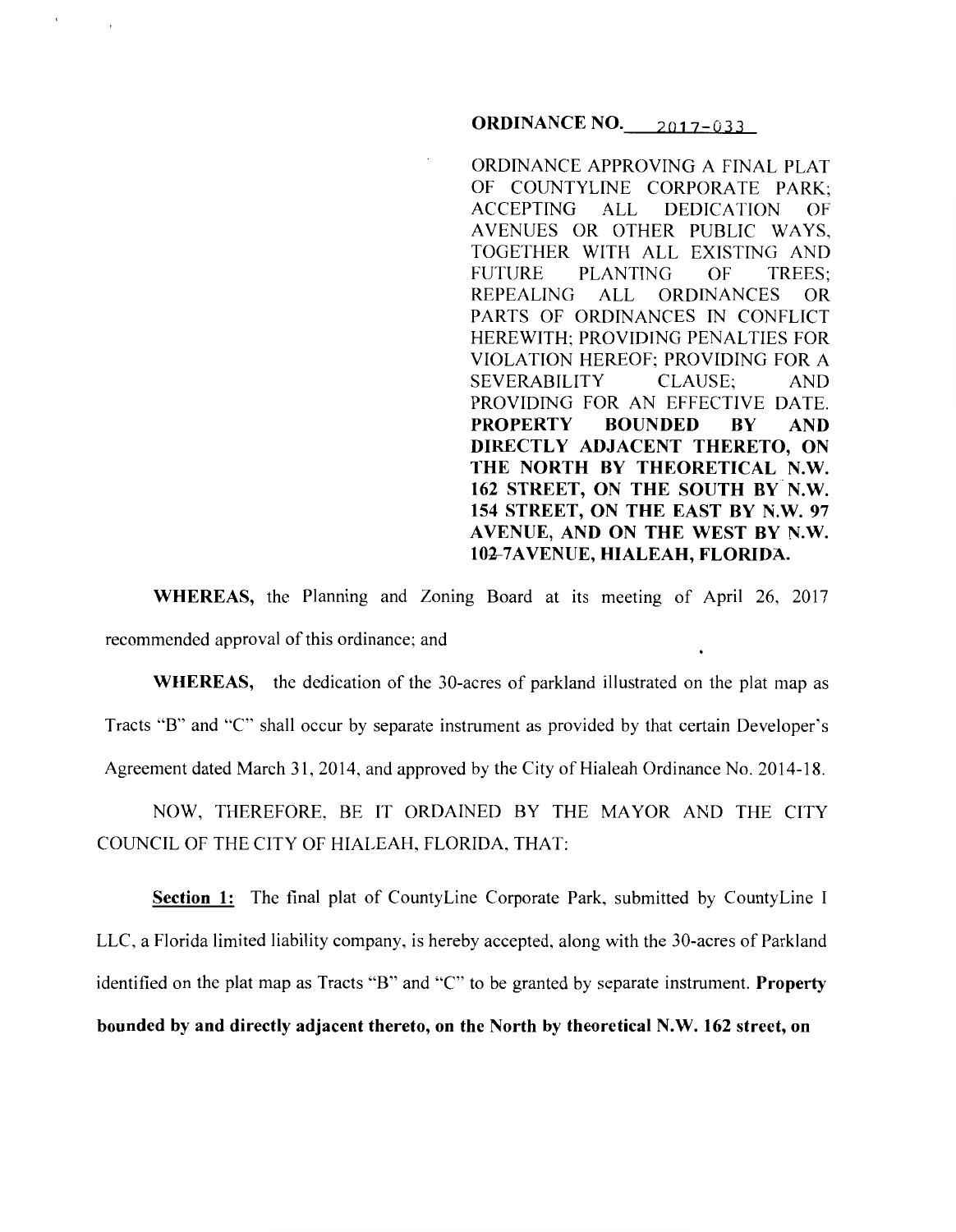**the South by N.W. 154 street, on the East by N.W. 97 avenue, and on the West by N.W.**  1027 avenue, Hialeah, Florida, zoned Business Development District (BDH) and classified under the Future Land Use Map as Industrial, and legally described in the attached Exhibit "A"

**Section 2:** All dedication of avenues or other public ways together with all existing and future plantings of trees and shrubbery are hereby accepted.

## **Section 3: Repeal of Ordinances in Conflict.**

All ordinances or parts of ordinances in conflict herewith are hereby repealed to the extent of such conflict.

## **Section 4: Penalties.**

 $\mathbf{r}$ 

Every person violating any provision of the Code or any ordinance, rule or regulation adopted or issued in pursuance thereof shall be assessed a civil penalty not to exceed \$500.00 within the discretion of the court or administrative tribunal having jurisdiction. Each act of violation and each day upon which any such violation shall occur shall constitute a separate offense. In addition to the penalty prescribed above, the city may pursue other remedies such as abatement of nuisance, injunctive relief, administrative adjudication and revocation of licenses or permits.

## **Section 5: Severability Clause.**

If any phrase, clause, sentence, paragraph or section of this ordinance shall be declared invalid or unconstitutional by the judgment or decree of a court of competent jurisdiction, such invalidity or unconstitutionality shall not affect any of the remaining phrases, clauses, sentences, paragraphs or sections of this ordinance.